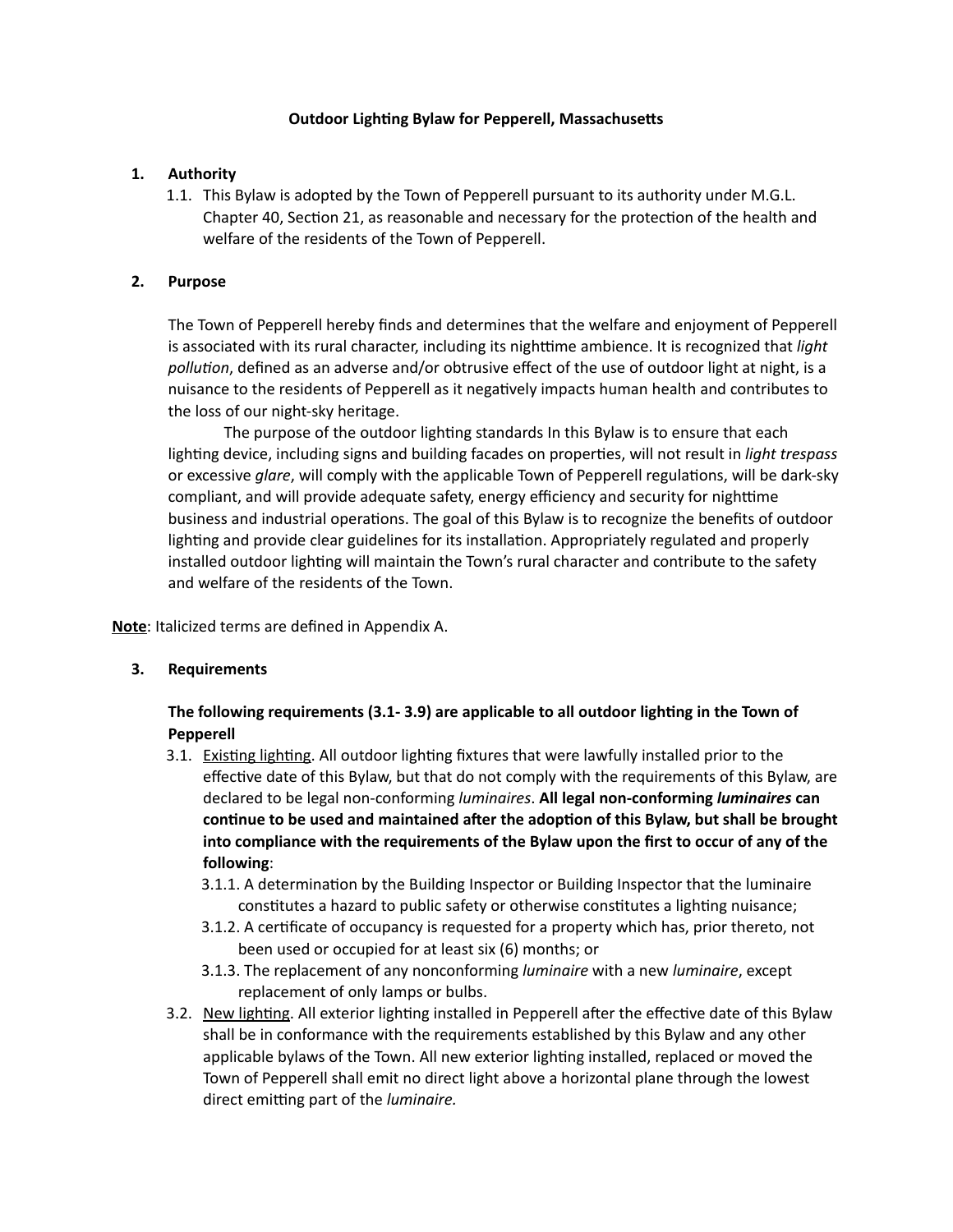- 3.3. *Skyglow.* No new permanent exterior lighting shall change the overall brightness or color of the night sky in any part of the Town of Pepperell. The effect of the lighting in both on and off states may be verified with photographs or by use of a calibrated light meter.
- *3.4.* Shielding. Unless exempted elsewhere in this Bylaw, all exterior *luminaire*s and/or *lamps* with initial *lumen*s exceeding 800 *lumen*s shall be *fully shielded*. See Figures 1 and 2 for examples of *fully shielded* and unshielded *luminaires. 3.4.1.Maximum allowed amounts of unshielded lighting.* On no parcel of property shall the amount of allowed unshielded lighting exceed, in the aggregate, 2000 *lumens. 3.4.2.*Floodlights are exempt from shielding requirements, but must be pointed at least 45 degrees downward so as to eliminate light pollution onto an adjacent property.
- 3.5. Nuisance. No exterior *luminaire* installed within the Town of Pepperell shall create a lighting nuisance in the form of *light trespass*, *glare* or *skyglow*.
- 3.6. Spectrum management. The emission of light by all *luminaire*s, *lamps* and bulbs shall be controlled for spectral output (color appearance) according to the following specifications found on the product or its packaging:
	- 3.6.1.The *correlated color temperature (CCT)*, measured in Kelvin (K), of the light shall not exceed 2700 K. The warmest possible color temperature (lowest Kelvin value) should be chosen. If a 2700 K or lower product is unavailable, a 3000 K product may be used except as otherwise required in this Bylaw.
- 3.7. Outdoor accent lighting. Lighting of landscaping, monuments, plaques, flagpoles and similar installations shall be focused directly at the target so that the *lamp* is not visible from abutting streets or abutting lots.
- 3.8. Lighting Plans. All applications for a building permit for construction that will include exterior lighting shall include lighting plans showing location, type, height, *correlated color temperature (CCT)*, *lumen* output, *BUG rating* (if applicable), shielding description, and the number of all proposed *luminaire*s. The applicant shall provide sufficient information to verify that lighting conforms to the provisions of this Bylaw. The Building Inspector or Building Inspector's designee shall have the authority to request additional information in order to confirm compliance with the provisions of this Bylaw.
- 3.9. Priority of Bylaw Provisions. In case of conflict between any of the provisions of this Bylaw, the most restrictive shall apply.

### **The following requirements (3.10 - 3.14) are applicable ONLY to non-residential lighting.**

- 3.10. After-hours operation. For all non-residential uses, all exterior lighting shall be extinguished between one (1) hour of closing or by 11 P.M. whichever is earlier, and within one half hour before sunrise. Exceptions shall apply for:
	- 3.10.1. Retail businesses serving the public.
	- 3.10.2. Lighting the purpose of which is to facilitate safety and security along roadways, driveways, walkways, parking lots and building entrances. This includes lighting used to prevent accidents, as well as protect buildings and property stored outdoors so as to not interfere with the essential functions of municipal and public works sites.
		- 3.10.2.1. To preserve the natural nighttime environment and minimize energy waste, said lighting shall be turned off or dimmed when not in use for safety and security purposes. If lighting is controlled by a motion sensor, it must have an on-time of no more than 10 minutes per activation, and the motion detector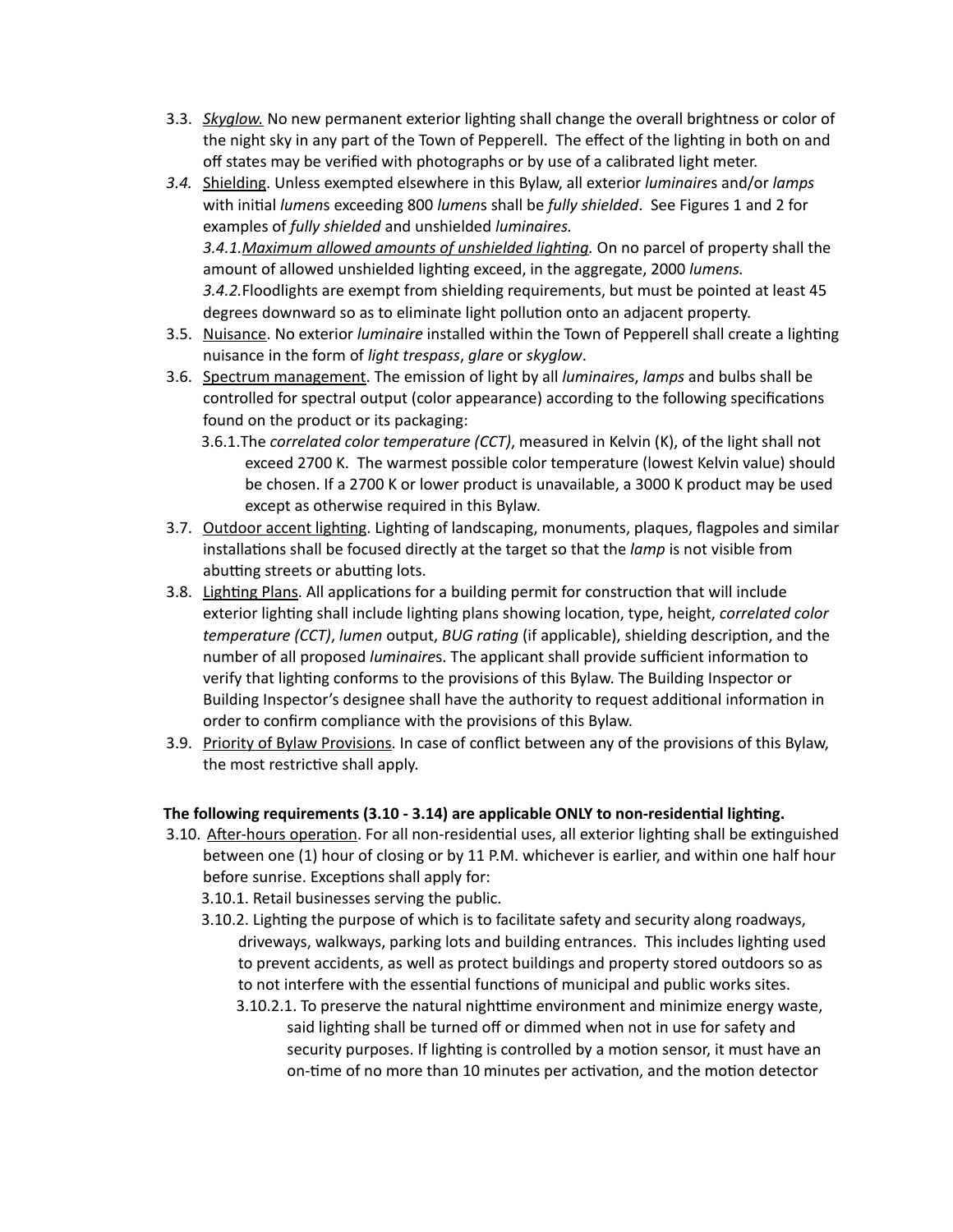shall be adjusted so that normal movement of vehicles and traffic along a street or public right of way shall not cause its activation.

- 3.11. Streetlights and other elevated lighting. This section applies to Town-owned, Towninstalled and all other non-residential lighting installed at least 8 feet above the intended area of illumination. Said lighting shall conform to the following requirements:
	- 3.11.1. Using the *BUG rating*, as provided by the manufacturer, a *luminaire* should be selected with the lowest possible number, ideally 0 or 1. Values of 3 or above are expressly prohibited.
	- 3.11.2. Effort should be made to source lighting with a CCT lower than the maximum permitted value of 2700 K.
	- 3.11.3. If a municipal or utility company lighting project is proposed that involves the retrofit or replacement of streetlights or the addition of more than ten (10) elevated *luminaires* with at least 2000 initial *lumens*, then the Select Board or its designee must seek public comment prior to installation so as to help mitigate unforeseen negative impact. Specifically, for streetlights, as part of the public comment process the project proponent must provide a demonstration installation of at least three (3) *luminaire*  options.
	- 3.11.4. Elevated Lighting Maximum Mounting Height:

| <b>Fixture type:</b>     | Maximum height of Luminaire or lamp<br>from intended area of illumination (feet): |
|--------------------------|-----------------------------------------------------------------------------------|
| Streetlights and roadway | 25                                                                                |
| Parking area             | 16                                                                                |
| Walls, building surfaces | 12                                                                                |

- 3.12. Allowed *illuminance* values. *Illuminance* resulting from all non-residential lighting installations shall conform to the relevant edition of the recommended practices of the *IES* current at the time of installation.
- 3.13. Illuminated Signs. The following restrictions shall apply:
	- 3.13.1. Externally illuminated signs shall only be lit from the top of the sign, with *fully shielded luminaire*s designed and installed to prevent light from spilling beyond the physical edges of the sign.
	- 3.13.2. Internally illuminated signs. Internally illuminated panels shall be opaque and only the lettering and logo shall appear to be illuminated.
- 3.14. Service Station Canopies. All *luminaire*s mounted or recessed into the lower surface of motor vehicle service station canopies shall be *fully shielded* and utilize only flat lenses or windows.
	- 3.14.1. Apart from signs identifying the brand on the canopy fascia of a motor vehicle service station, no other fascia lighting is allowed including eyebrow lighting, banding or other similar elements attached to the fascia.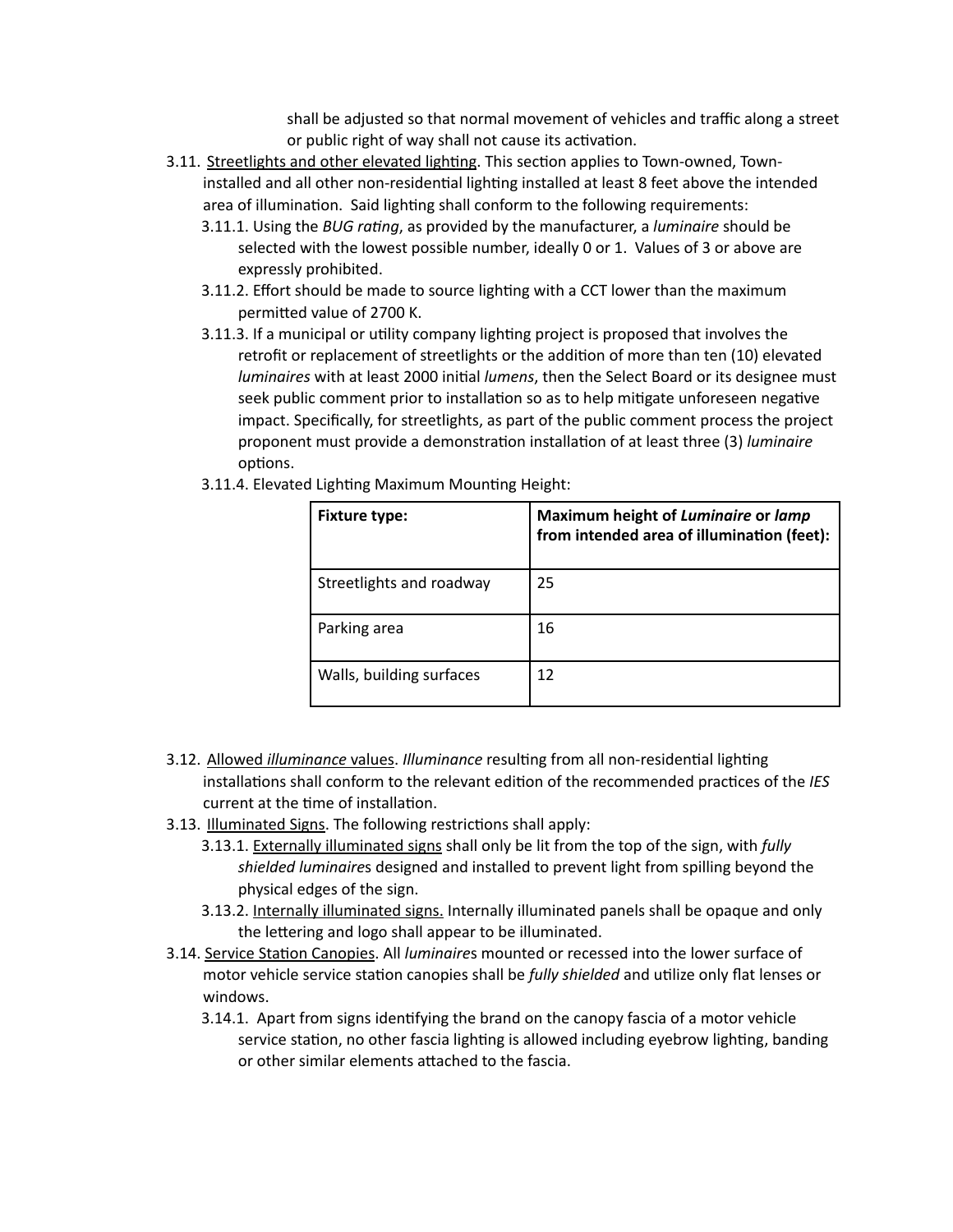### **4. Exemptions**

## **The following are exempt from compliance with all provisions of this Bylaw, except as noted:**

- 4.1. Residential holiday, string, festoon, and similar decorative lighting.
- 4.2. Lighting required by law to be installed on motor vehicles.
- 4.3. Emergency lighting, only for as long as emergency conditions so identified by public safety personnel continue to exist. This includes the activities of law enforcement, fire and other emergency services.
- 4.4. Lighting employed during repairs of roads, utilities and similar infrastructure, including unshielded lighting, provided that such lighting is deployed, positioned and aimed such that the resulting g*lare* is not directed beyond the work area.
- 4.5. Temporary lighting required to save life, limb or property from imminent peril, provided that use persists only during the hours of the peril.
- 4.6. Temporary lighting for events sponsored by the Town or for which a Town license or other approval has been issued, such as concerts, fairs, and festivals.
- 4.7. Municipal athletic fields are exempt from Shielding, Lighting Fixture Height and Spectrum management requirements, but are subject to all other provisions of this Bylaw.

# **5. Compliance**

- **5.1.** Administrative guidance. The Building Inspector is authorized to promulgate one or more interpretive documents to aid in the administration and enforcement of this Bylaw. The owner of any lot or property on which a *luminaire* or sign subject to this Bylaw is located or proposed to be located shall have the burden of demonstrating that the existing or proposed *luminaire* or sign complies with the standards established by this Bylaw. A site visit at night by the Building Inspector or the Building Inspector for purposes of a visual observation and/or photograph may be required to determine compliance. The manufacturer's specification sheet may be used to establish the *lumen* level of a *luminaire*, *CCT* and, if required, to verify the use of *fully shielded* fixture design. Illumination levels may be verified through the use of manufacturer's photometric data sheet(s) and/or photometric site drawing or through on-site calibrated light meter light level readings.
- **5.2.** Violations. It shall be unlawful to install or operate any outdoor lighting *luminaire* in violation of any provision of this Bylaw. This Bylaw may be enforced by the Building Inspector and any Town police officer.
- 5.3. Relief and Penalties. The Building Inspector is authorized and empowered to institute and maintain, in the name of the Town, any and all enforcement proceedings seeking injunctive relief and any other appropriate remedy, including fines and penalties. Violation of this Bylaw shall be subject to a penalty of \$100.00. Each day that a violation exists shall be deemed a separate offense. This Bylaw may be enforced through the non-criminal disposition method as provided in M.G.L. c. 40, § 21D and/or an order to cease and desist until the violation is remedied.

 **7. Severability:** If any part of this Bylaw is held to be unconstitutional or invalid, such decision shall not affect the remainder of this Bylaw. The town of Pepperell hereby declares the provisions of this Bylaw to be severable.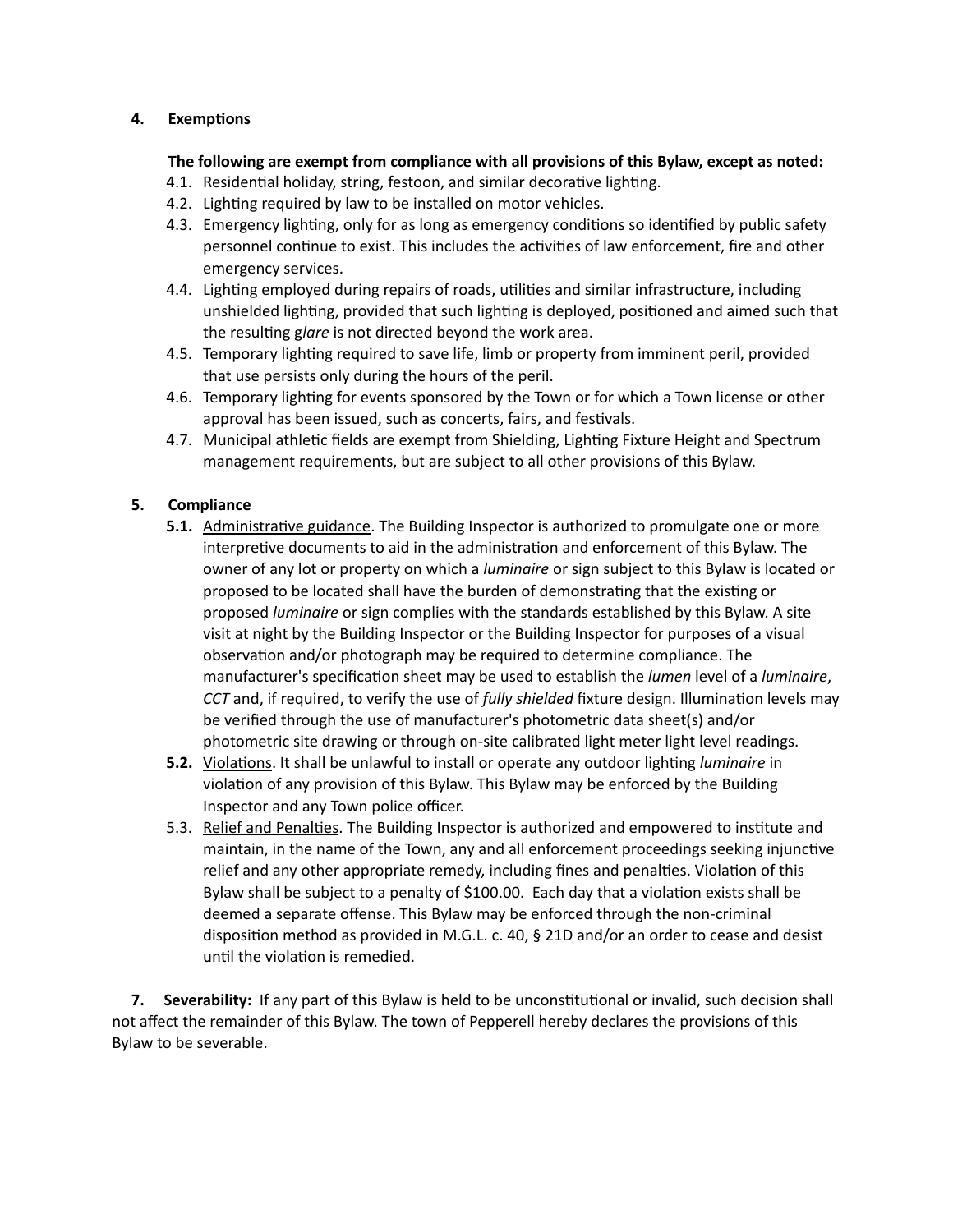#### **APPENDIX A**

# **PEPPERELL OUTDOOR LIGHTING BYLAW DEFINITIONS AND FIGURES**

#### **DEFINITIONS**

1. *BUG rating:* A simple lighting classification system (IES TM-15-20 standard or its successor) by the Illuminating Engineering Society (IES) and the International Dark-Sky Association (IDA) to describe the light pollution contributions from outdoor *Luminaire*s, including for street and parking lot lighting. Each letter is attached to a number ranging from 0 (ideal) to 5 (unacceptable). B describes backlight that often contributes to *Light trespass*. U describes uplight, which contributes to *Skyglow*, which limits a

person's ability to see the stars. G represents *Glare* or "forward light," which makes it difficult for people to see and thus makes roadways more dangerous and security lighting less effective.

2. *Temperature (CCT)***:** A specification of the color appearance of the light emitted by a lamp, measured in Kelvin (K). CCT values are typically provided in lighting manufacturer data sheets. For example, high pressure sodium streetlights are approximately 2000 K and warm-white bulbs are 2700 K.

3. *Foot candle***:** A measurement of light intensity. One foot-candle (fc) is defined as enough light to uniformly illuminate one square foot with one *Lumen* of light.

4*. Fully shielded***:** An outdoor *Luminaire* constructed so that, in its installed position, all of the light emitted by the *Luminaire* is projected below the horizontal plane that passes through the lowest lightemitting part of the *Luminaire*. See Figures 1 and 2.

5. *Glare:* Intense and blinding light emitted by a lamp that reduces visibility and creates visual discomfort and/or momentary blindness. *Glare* is declared to be a lighting *Nuisance* when it constitutes a hazard to public safety along a public way or causes intense discomfort to occupants of adjacent properties. This determination will be made by the Building Inspector or Building Inspector's designee through a site visit and a visual inspection and/or night-time photograph.

6. **Illuminance:** Density of luminous flux (the rate of transfer of energy) incident on a surface, often measured in foot-candle (fc or *Lumens/ft<sup>2</sup>*). Example, Full Moon casts 0.01 fc.

7**.** *IES***:** *Illuminating Engineering Society of North America,* a recognized authoritative body on the science and application of lighting that publishes and promotes recommended practices for a variety of specific lighting applications.

8. *Lamp***:** The bulb or other light-emitting portion of a *Luminaire*, not inclusive of any reflective or refractive optics used to direct light.

9. *Light trespass:* Any light emitted by a *Luminaire* that shines directly or indirectly beyond the property on which the *Luminaire* is installed and increases the *Illuminance* above the original (natural) illumination level.

10. *Light Pollution:* an adverse and/or obtrusive effect of the use of outdoor light at night.

11*. Lumen***:** Brightness or unit of luminous flux; the flux emitted within a unit solid angle by a point source with a uniform luminous intensity of one candela (the SI unit of luminous intensity).

12*. Luminaire***:** A complete lighting assembly, consisting of a lamp, housing, optic(s), and other structural elements, but not including any mounting pole or surface.

13**.** *Luminance***:** The amount of light that passes through, is emitted, or reflected, from a particular area, and falls within a given solid angle. The SI (International System of Units) unit of *Luminance* is candela per square meter (cd/m2), also known as a *nit*.

14. *Skyglow:* A glow in the night sky deriving from an artificial source.